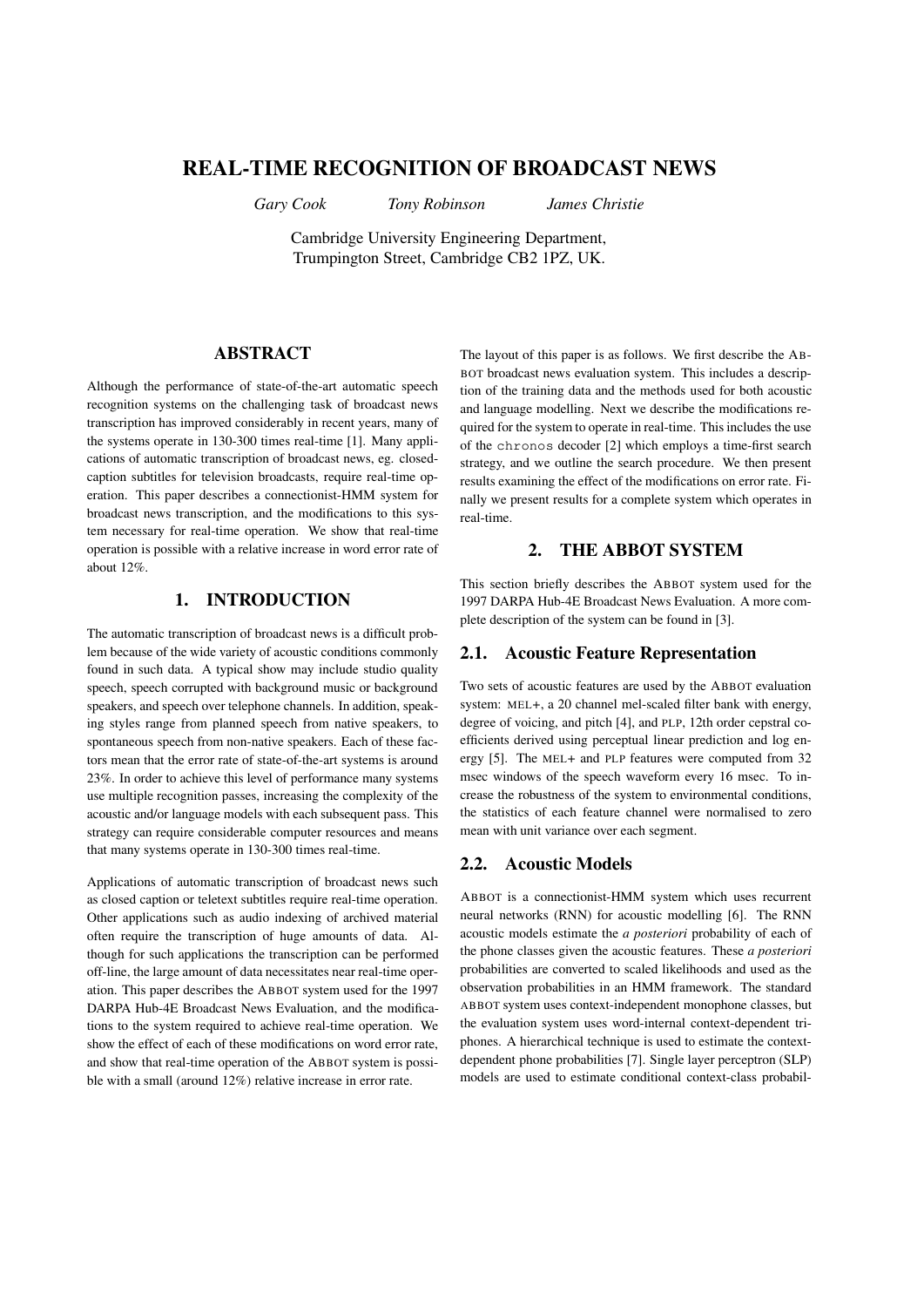ities. These are then multiplied with the context-independent probabilities to give context-dependent phone probabilities. The context-dependent phone classes are chosen using phonetic decision trees [8]. This technique allows fast context training since it does not require new RNN acoustic models (which are computationally expensive to train).

The acoustic training data available consists of approximately 74 hours of data from both television and radio shows. This has been used to produce four RNN acoustic models sets, each set containing a model trained with the features presented forward in time, and a model trained with the features presented backward in time. This produces different acoustic models due to the fact that the RNN is time-asymmetric. As can be seen from Table 1 different models have been used for wideband and telephone bandwidth data. The probability estimates of the models are combined in the log domain. The combination of multiple acoustic models has been shown to provide significant reductions in error rate [9]. Both the wideband and telephone bandwidth models are augmented with SLP context class models to produce context-dependent phone probabilities. 697 word-internal context-dependent models are used for wideband data, and 604 models for the telephone bandwidth data. The different number of contexts is due to the different data used to build the models and the phonetic decision trees.

| Model       | <b>Features</b> | <b>Parameters</b> | <b>Training Data</b>     |  |
|-------------|-----------------|-------------------|--------------------------|--|
| WIDEBAND-1  | PLP             | 174k              | A11                      |  |
| WIDEBAND-2  | PLP             | 84k               | Clean                    |  |
| TELEPHONE-1 | $MEL+$          | 84k               | All $(35 \text{ hours})$ |  |
| TELEPHONE-2 | PLP             | 84k               | All (35 hours)           |  |

**Table 1:** Training data and model size for the ABBOT RNN acoustic models.

The data used to train the telephone bandwidth models consists of both wideband and telephone bandwidth data. This was necessary due to the relatively small amount of telephone bandwidth training data available. To compensate for the use of wide bandwidth data during training the models were adapted to telephone bandwidth by means of a linear input network (LIN). The LIN creates a linear mapping to transform the acoustic features [10]. During recognition these transformed features are used as input to the RNN models.

#### **2.3. Language Model and Lexicon**

The ABBOT evaluation system uses both trigram and 4-gram backoff language models. These were trained from the LDC broadcast news training texts, the transcriptions of the broadcast news training data, the 1995 non-financial newswire (H4) texts, the 1995 financial newswire (H3) texts, and the 1995 Marketplace training data transcriptions. The language models were constructed using version 2.03 of the CMU-Cambridge SLM Toolkit [11]. The Witten-Bell discounting method was used for

both the 4-gram and trigram models. The language models contained 7.0 million bigrams, 24.1 million trigrams, and 4.7 million 4-grams. The recognition lexicon contains the most common 65,532 words from the broadcast news training texts.

## **2.4. Recognition Procedure**

The evaluation system uses the full set of acoustic models shown in Table 1 to produce context-dependent phone class probabilities. A two pass search strategy is used to find the most probable hypotheses. The first pass uses a trigram language model and is used to produce lattices. The noway stack decoder is used for this first pass. A stack based lattice to n-best decoder is then used to produce 1-best hypotheses from the lattices. A 4-gram language model is used for this second pass.

## **3. REAL-TIME SYSTEM**

Although the ABBOT evaluation system runs in far less time than typical Gaussian mixture based systems, a number of changes are required to achieve real-time operation. There are three main differences between the ABBOT system used for the Hub-4E evaluation and the real-time system.

- 1. The real-time system uses context-independent acoustic models, whereas the evaluation system uses word-internal context-dependent models.
- 2. The real-time system uses a single pass recognition procedure with a trigram language model. The evaluation system uses a two pass recognition procedure and a 4-gram language model.
- 3. The real-time system uses the chronos decoder which employs a time-first search strategy. The evaluation system use the noway start-synchronous stack decoder.

The effect of using context-independent acoustic models and a single pass recognition procedure is shown in Table 2. The test data is the 1997 Hub-4E evaluation test set which consists of 173 minutes of data from various television and radio news programs [12]. Note that results are for manually segmented data the DARPA evaluation required automatic segmentation.

The use of context-dependent acoustic models results in an 8.8% relative increase in word error rate (which is statistically significant at  $p = 0.001$ . However, it is not possible to use contextdependent models in a real-time system because the generation of context-dependent acoustic probabilities requires 1.3 x real $time<sup>1</sup>$ .

The use of a 4-gram language model via lattice to n-best decoding results in a small (2.4%) but statistically significant (at  $p = 0.05$ ) reduction in error rate for both the context-dependent and contextindependent systems. However, it is not possible to incorporate

<sup>1</sup>All timings are for a 170MHz UltraSparc1 with 448 Mbytes of RAM.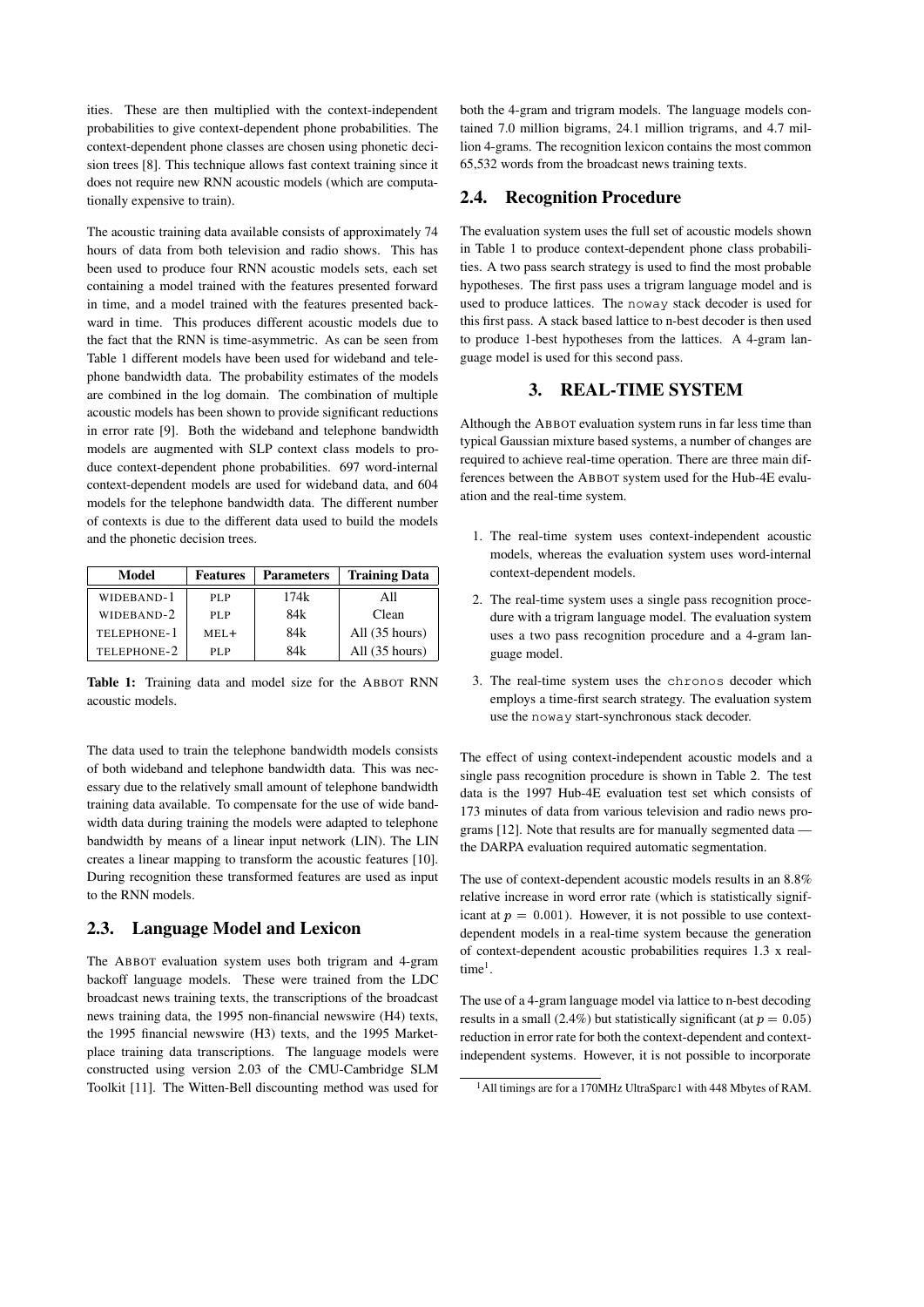lattice decoding into a real-time system since this requires 1.78 times real-time.

| <b>Operation</b>      | Time                    |                         |  |
|-----------------------|-------------------------|-------------------------|--|
| CI acoustic probs     | $0.28 \times$ real-time |                         |  |
| CD acoustic probs     | $1.3 \times$ real-time  |                         |  |
| <b>Operation</b>      | <b>Error Rate</b>       | Time                    |  |
| CI noway search       | 28.4                    | $6.01$ x real-time      |  |
| CD noway search       | 26.1                    | $5.30 \times$ real-time |  |
| CI lattice search     | 27.7                    | 1.78 x real-time        |  |
| CD lattice search     | 25.5                    | 1.78 x real-time        |  |
| System                | <b>Error Rate</b>       | Time                    |  |
| CI trigram (one pass) | 28.4                    | $6.29$ x real-time      |  |
| CD 4-gram (two pass)  | 25.5                    | 8.31 x real-time        |  |

**Table 2:** The effect of context-independent and contextdependent acoustic models on both recognition time and word error rate.

The final two rows of Table 2 compare the error rate and time of the full evaluation system and a system with context-independent acoustic models and a single pass recognition procedure. The times presented are the total times required for all operations. The modifications to the system result in a relative increase in error rate of 11.4% and a decrease in time of 24.3%. The recognition times shown in Table 2 highlight an advantage of connectionist acoustic models. The direct estimation of *a posteriori* probabilities allows simple phone deactivation pruning in which models are pruned if their *a posteriori* probability is below a threshold [13]. This can be applied in addition to standard likelihoodbased beam search, and typically reduces search time by a factor of 6. This allows the full evaluation system to operate in 8.31 x real-time, an order of magnitude less than typical Gaussian mixture systems.

#### **3.1. Reducing the Search Time**

We have shown the effects of using context-independent acoustic models and a single pass recognition strategy on both error rate and recognition time. As can be seen from Table 2 the single pass context-independent system is still not able to run in real-time. To achieve real-time operation a time-first search strategy is employed via the chronos decoder. This section briefly describes the main differences between the standard ABBOT decoder, noway, and chronos.

Noway is a stack decoder that uses time-synchronous propagation of a tree structured lexicon to extend word hypotheses. There exists one stack per time frame. The hypotheses of the earliest unprocessed stack are extend and pushed onto later stacks. The extension of word hypotheses is independent of the word history, therefore the probabilities may be factored. This allows a single pass of the extension process to extend all the hypotheses ending at a given time [13].

Chronos is also a stack decoder, however, the engine that performs the word extensions is radically different. Instead of performing a time-synchronous search a time-first search is used [2]. This reordering of the search space is most clearly seen in the case of a  $N$  state left-to-right HMM with  $T$  observations. Timesynchronous search computes the total log-likelihood to state  $i$  at time  $t, \phi_i(t)$ , as:

for t = 1 to T  
\nfor j = 1 to N  
\n
$$
\phi_j(t) = \max_{i < j} (\phi_i(t-1) + \log a_{ij}) + \log b_j(O(t))
$$

Whereas the time-first search reorders the loops to give:

for j = 1 to N  
\nfor t = 1 to T  
\n
$$
\phi_j(t) = \max_{i \leq j} (\phi_i(t-1) + \log a_{ij}) + \log b_j(O(t))
$$

The advantage of this approach is apparent when a tree structured lexicon is used since when performing a depth-first tree walk many states are in common with those previously calculated. Thus the word-extension engine can take a word string hypothesis and the range of times at which it can end, and propagate these through the pronunciation tree. Every non-pruned leaf node produces a new word string hypothesis extended by one word and an associated range of time for which it is active. The result is that many paths that have the same word history can be extended at once. However, this comes at the cost of coupling-in the word history and so forsaking noway's ability to extend many independent hypotheses simultaneously.



**Figure 1:** Search time versus word error rate on the 1997 Hub-4E evaluation test data for the chronos decoder.

There are other advantages to the chronos search, the memory required is very small enabling operation on smaller computers or better cache usage on workstations. In addition, the inner loop in chronos only requires access to arrays  $\phi_i(t-1)$  and